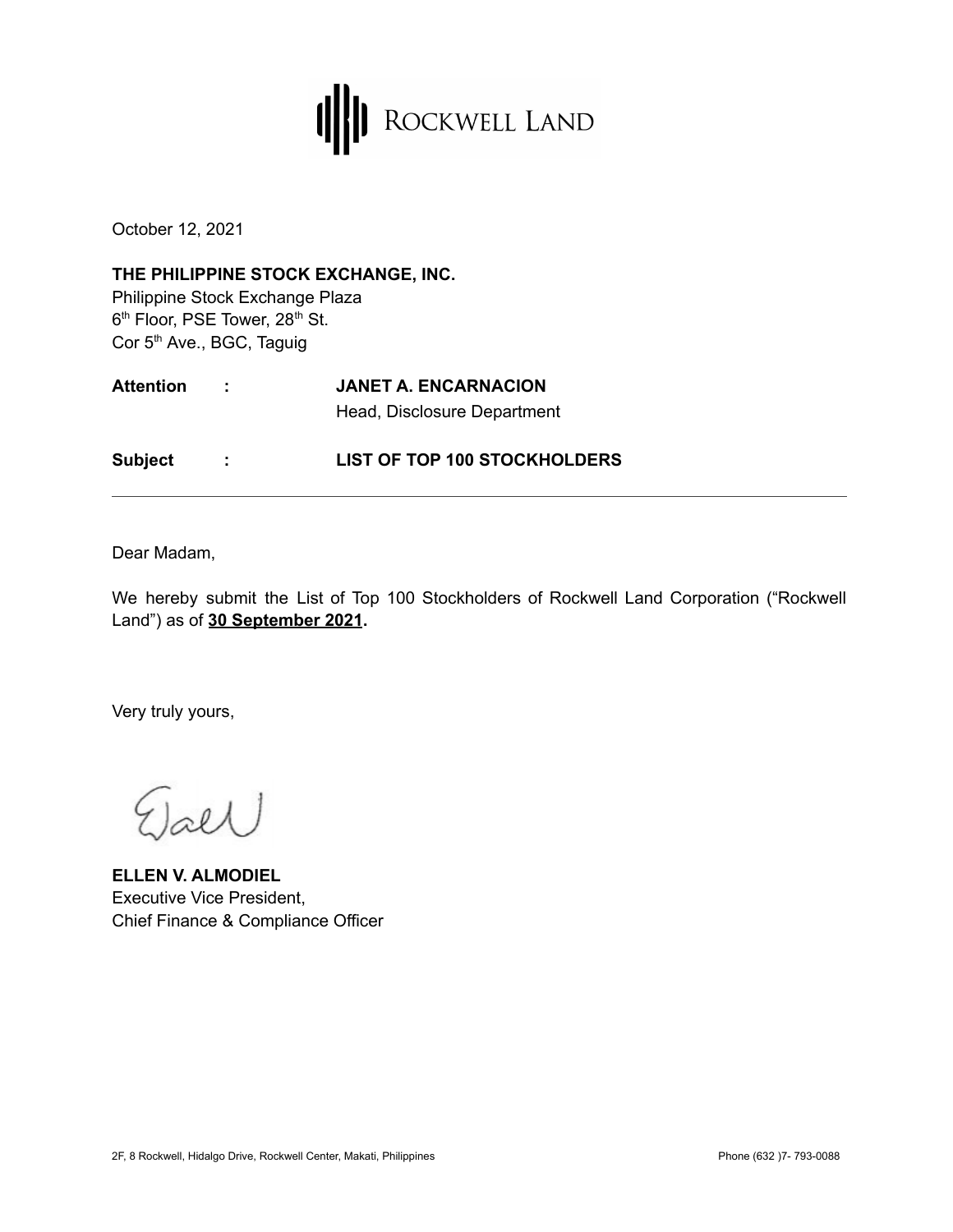| <b>COUNT SH NAME</b>                              | OUTSTANDING SHARES PERCENTAGE |            |
|---------------------------------------------------|-------------------------------|------------|
| 1 FIRST PHILIPPINE HOLDINGS CORPORATION           | 5,296,015,375.00              | 86.5820054 |
| 2 PCD NOMINEE CORP - FILIPINO                     | 552,111,112.00                | 9.0261987  |
| 3 PCD NOMINEE CORP - NON-FILIPINO                 | 96,606,115.00                 | 1.5793669  |
| 4 MANTES CORPORATION                              | 32,373,508.00                 | 0.5292589  |
| 5 NESTOR J. PADILLA                               | 15,000,001.00                 | 0.2452278  |
| 6 LUCIO W. YAN                                    | 1,136,324.00                  | 0.0185772  |
| 7 CHARLOTTE CUA CHENG                             | 886,422.00                    | 0.0144917  |
| 8 AVESCO MARKETING CORPORATION                    | 801,574.00                    | 0.0131045  |
| 9 B. P. INSURANCE AGENCY, INC.                    | 792,139.00                    | 0.0129503  |
| 10 MAKATI SUPERMARKET CORPORATION                 | 677,238.00                    | 0.0110718  |
| 11 CROSLO HOLDINGS CORPORATION                    | 584,297.00                    | 0.0095524  |
| 12 LAARNI NIEMAN ENRIQUEZ                         | 552,943.00                    | 0.0090398  |
| 13 JOSE IGNACIO A. CARLOS                         | 455,667.00                    | 0.0074495  |
| 14 LOZANO A. TAN                                  | 422,730.00                    | 0.0069110  |
| 15 VIRGILIO CACHERO FLORDELIZA                    | 398,550.00                    | 0.0065157  |
| 16 ANTONINO T. AQUINO &/OR EVELINA S. AQUINO      | 377,231.00                    | 0.0061672  |
| 17 BP INSURANCE AGENCY, INC.                      | 328,969.00                    | 0.0053782  |
| 18 FORESIGHT REALTY & DEVELOPMENT CORPORATION     | 305,353.00                    | 0.0049921  |
| 19 TEODORO OLIVARES GALLINERO                     | 266,331.00                    | 0.0043541  |
| 20 ONG TIONG                                      | 255,969.00                    | 0.0041847  |
| 21 ROBERTO REYES ALMAZORA                         | 246,150.00                    | 0.0040242  |
| 22 VICTOR B. GRUET                                | 241,295.00                    | 0.0039448  |
| 23 LOURDY DELOSO TORRES                           | 226,073.00                    | 0.0036960  |
| 24 RODOLFO D.R. QUETUA JR.                        | 224,624.00                    | 0.0036723  |
| 25 RODOLFO VALDERRAMA &/OR TERESITA T. VALDERRAMA | 210,633.00                    | 0.0034435  |
| 26 ROBERTO B. CATAHAN &/OR PERLA R. CATAHAN       | 200,000.00                    | 0.0032697  |
| 27 THERESA LA'O ARGUELLES                         | 188,160.00                    | 0.0030761  |
| 28 INDUSTRIAL UNDERWRITERS AND COMMERCIAL         |                               | 0.0029271  |
| <b>CORPORATION</b>                                | 179,043.00                    |            |
|                                                   |                               |            |
| 29 CELENVIMA HOLDINGS, INC.                       | 178,943.00<br>177,279.00      | 0.0029255  |
| 30 BENITO T. KEH                                  |                               | 0.0028982  |
| 31 LEONISA CUAYO DELA LLANA                       | 170,859.00                    | 0.0027933  |
| 32 LUCIO W. YAN &/OR CLARA YAN                    | 169,092.00                    | 0.0027644  |
| 33 JOSE P. DE JESUS                               | 167,572.00                    | 0.0027396  |
| 34 MILANI S. CAIMOL                               | 162,000.00                    | 0.0026485  |
| 35 VICENTE A.S. MADRIGAL II                       | 158,425.00                    | 0.0025900  |
| 36 LUCIO YAN                                      | 155,001.00                    | 0.0025340  |
| 37 CRISPULO I. CRUSEM                             | 153,099.00                    | 0.0025029  |
| 38 RUSTICO CALINGO DE BORJA JR.                   | 152,758.00                    | 0.0024974  |
| 39 ERNESTO J. ZERRUDO                             | 152,079.00                    | 0.0024863  |
| 40 FIRST SOLID HOLDINGS & REALTY CORPORATION      | 149,083.00                    | 0.0024373  |
| <b>41 MARK ESTRADA TAN</b>                        | 144,585.00                    | 0.0023638  |
| 42 EUGENE S. CO                                   | 144,047.00                    | 0.0023550  |
| 43 GOLDEN ARCHES DEVELOPMENT CORPORATION          | 144,021.00                    | 0.0023545  |
| 44 FRANCISCO DIZON COLLANTES                      | 141,313.00                    | 0.0023103  |
| 45 EDMUND PENOLA CINCO                            | 140,907.00                    | 0.0023036  |
| 46 MARTIN L. LOPEZ                                | 133,201.00                    | 0.0021776  |
| 47 ORLANDO G. VALENZUELA                          | 130,522.00                    | 0.0021338  |
| 48 SEGUNDO D. GAMOLO                              | 128,397.00                    | 0.0020991  |
| 49 LAZARO GENEVEO GELLE                           | 127,901.00                    | 0.0020910  |
| 50 NOLI M. SARMIENTO                              | 126,424.00                    | 0.0020668  |
| 51 ERNESTO DIAZ IGLESIA                           | 124,139.00                    | 0.0020295  |
| 52 ANTONIO S. TANJANGCO                           | 123,516.00                    | 0.0020193  |
| 53 OSCAR M. LOPEZ                                 | 119,377.00                    | 0.0019516  |
| 54 RICARDO VELASCO BUENCAMINO                     | 119,148.00                    | 0.0019479  |
| 55 AUGUSTINIAN SISTERS OF OUR LADY OF CONSOLATION | 118,750.00                    | 0.0019414  |
| 56 WEE CHI P. ONG                                 | 118,073.00                    | 0.0019303  |
| 57 MARCIAL C. PUNZALAN JR.                        | 116,482.00                    | 0.0019043  |
| 58 DAVID GO SECURITIES CORP.                      | 116,315.00                    | 0.0019016  |
| 59 RAMON F. ACAYAN                                | 115,633.00                    | 0.0018904  |
| 60 MARIO P. POSA                                  | 115,549.00                    | 0.0018891  |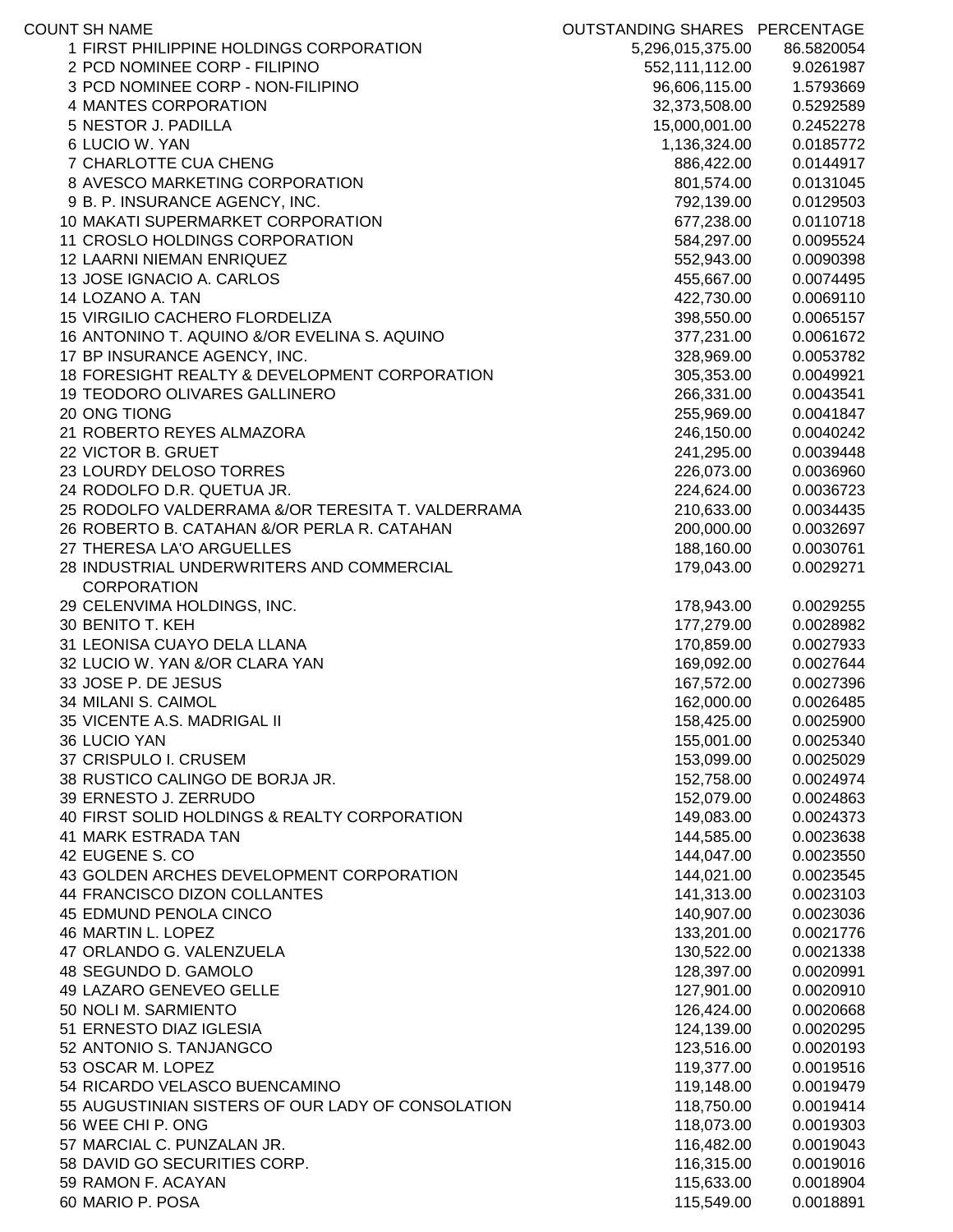| 61 GEORGE T. YANG                                    | 108,501.00 | 0.0017738 |
|------------------------------------------------------|------------|-----------|
| 62 PHIMCO EMPLOYEES' PROVIDENT FUND                  | 107,762.00 | 0.0017617 |
| 63 ROSELLER A. MENDOZA                               | 105,483.00 | 0.0017245 |
| 64 ALBERTO MENDOZA &/OR JEANIE MENDOZA               | 103,825.00 | 0.0016974 |
| 65 DANIEL DOMINGO TAGAZA                             | 103,458.00 | 0.0016914 |
| 66 JORGE AUSTRIA BENTA AND/OR ANGELINA GUNDRAN BENTA | 100,000.00 | 0.0016349 |
| 67 GERARDO FEDERICO DELA PAZ                         | 98,845.00  | 0.0016160 |
| 68 JEFFRY LIZARDO CUAPIACO                           | 98,515.00  | 0.0016106 |
| 69 WILFRIDO D.G. BERNARDO                            | 98,093.00  | 0.0016037 |
| 70 GEORGE Q. GO &/OR SHIRLEY D. GO                   | 95,235.00  | 0.0015570 |
| 71 J. VIVENCIO G. PONCE                              | 95,052.00  | 0.0015540 |
| 72 LIRIO P. AGUILA &/OR MA. THERESA AGUILA           | 95,046.00  | 0.0015539 |
| 73 ANTONIA P. GABRIEL                                | 95,046.00  | 0.0015539 |
| 74 LIZA ROSE GALGANA SERRANO-DIANGSON                | 94,942.00  | 0.0015522 |
| 75 RUBEN BITARE BENOSA                               | 94,390.00  | 0.0015431 |
| 76 CLEMENS MONROY RIVERA                             | 94,347.00  | 0.0015424 |
| 77 RICARDO L. LIM                                    | 93,964.00  | 0.0015362 |
| 78 GIL RECOLIZADO UDARBE                             | 93,856.00  | 0.0015344 |
| 79 FULGENCIO FACTORAN                                | 93,000.00  | 0.0015204 |
| 80 GREGORIO C. VIRTUCIO                              | 91,766.00  | 0.0015002 |
| 81 LUCITO LEGASPI SANTOS                             | 91,669.00  | 0.0014987 |
| 82 MANUEL M. GALVAN                                  | 90,850.00  | 0.0014853 |
| 83 ROLANDO GALLARDO PARADERO                         | 89,891.00  | 0.0014696 |
| 84 MA. JUDY S. GUTIERREZ                             | 89,672.00  | 0.0014660 |
| 85 EDDIE L. HAO                                      | 89,111.00  | 0.0014568 |
| 86 WILFREDO AQUINO BAETIONG                          | 89,057.00  | 0.0014560 |
| 87 BEVERLY OBANA TABANG                              | 88,747.00  | 0.0014509 |
| 88 EUGENE-JUDE DENNIS GERARD ENRIQUEZ ALABANZA       | 88,209.00  | 0.0014421 |
| 89 MOTORTRADE NATIONWIDE CORPORATION                 | 88,114.00  | 0.0014405 |
| 90 ANGELITO E. BICOMONG                              | 87,310.00  | 0.0014274 |
| 91 HILARIO S. PALARIS                                | 86,747.00  | 0.0014182 |
| 92 RAUL S. BARROZO                                   | 86,609.00  | 0.0014159 |
| 93 LARRY RAMIREZ APUADA                              | 83,742.00  | 0.0013691 |
| 94 ANTONIO C. OPPEN                                  | 83,514.00  | 0.0013653 |
| 95 ANTONIA S. NGU                                    | 83,196.00  | 0.0013601 |
| 96 BUENAVENTURA SALUDARES FLOREZA                    | 82,457.00  | 0.0013480 |
| 97 CARLOS T. BANTAY JR.                              | 81,474.00  | 0.0013320 |
| 98 ANIANO IGUICO MERCADO JR.                         | 80,619.00  | 0.0013180 |
| 99 EDWIN B. LIM                                      | 79,459.00  | 0.0012990 |
| 100 ROGELIO H. FRANCISCO                             | 79,163.00  | 0.0012942 |

TOTAL 6,010,239,052.00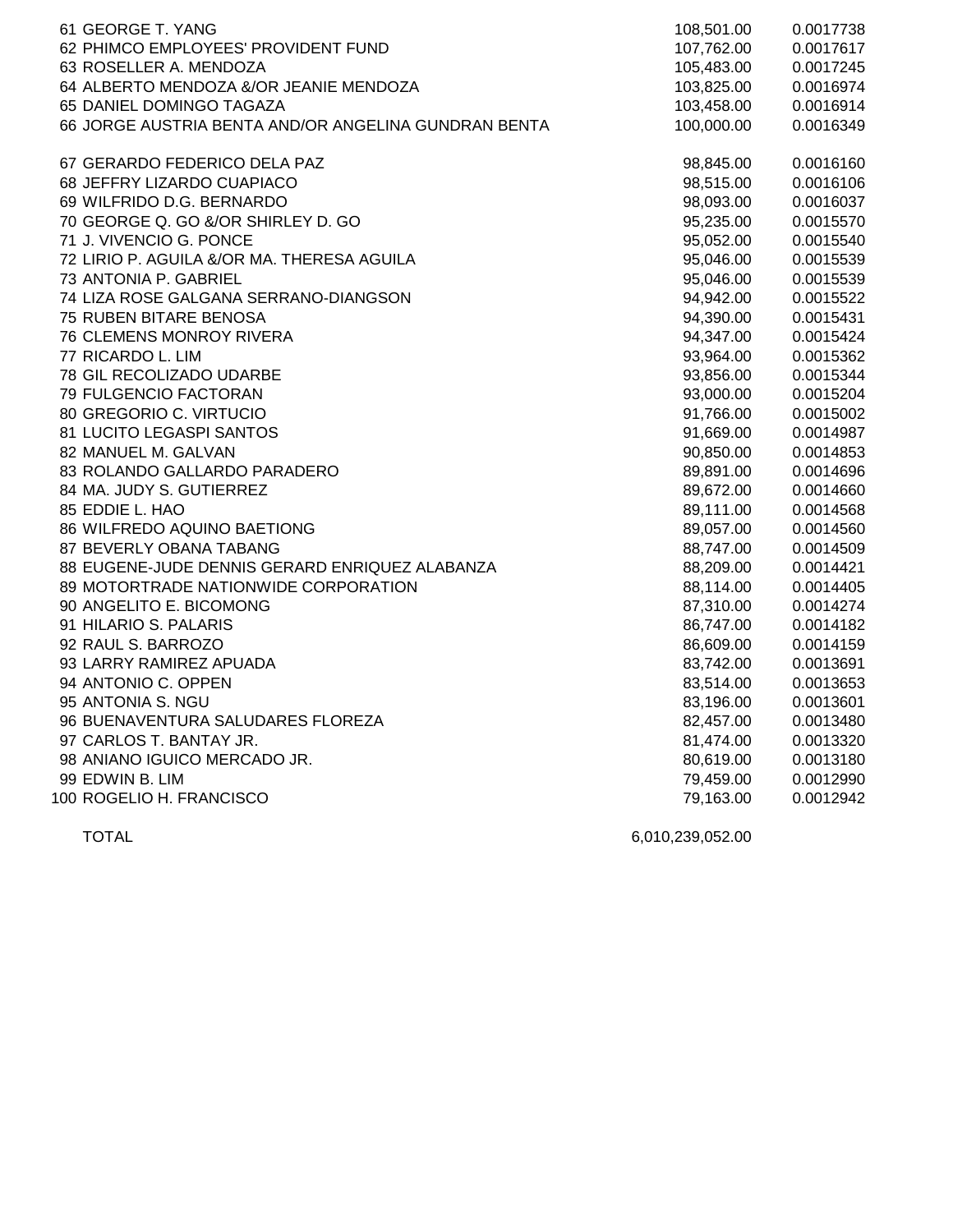## **OUTSTANDING BALANCES FOR A SPECIFIC COMPANY**

## Company Code - ROCK00000000

| Business Date: September 30, 2021                 |                 |
|---------------------------------------------------|-----------------|
| <b>BPNAME</b>                                     | <b>HOLDINGS</b> |
| UPCC SECURITIES CORP.                             | 160,472         |
| A & A SECURITIES, INC.                            | 704,506         |
| <b>ABACUS SECURITIES CORPORATION</b>              | 14,360,255      |
| PHILSTOCKS FINANCIAL INC                          | 4,235,014       |
| A. T. DE CASTRO SECURITIES CORP.                  | 476,158         |
| ALL ASIA SECURITIES MANAGEMENT CORP.              | 10,900          |
| <b>ALPHA SECURITIES CORP.</b>                     | 608,612         |
| <b>BA SECURITIES, INC.</b>                        | 137,680         |
| AP SECURITIES INCORPORATED                        | 2,344,896       |
| ANSALDO, GODINEZ & CO., INC.                      | 2,387,534       |
| AB CAPITAL SECURITIES, INC.                       | 15,436,673      |
| SARANGANI SECURITIES, INC.                        | 79,340          |
| <b>SB EQUITIES, INC.</b>                          | 8,387,515       |
| ASIA PACIFIC CAPITAL EQUITIES & SECURITIES CORP.  | 110,150         |
| <b>ASIASEC EQUITIES, INC.</b>                     | 343,813         |
| <b>ASTRA SECURITIES CORPORATION</b>               | 542,880         |
| CHINA BANK SECURITIES CORPORATION                 | 150,474         |
| BELSON SECURITIES, INC.                           | 1,144,205       |
| BENJAMIN CO CA & CO., INC.                        | 3,444           |
| B. H. CHUA SECURITIES CORPORATION                 | 1,965           |
| JAKA SECURITIES CORP.                             | 443,804         |
| BPI SECURITIES CORPORATION                        | 23,790,159      |
| CAMPOS, LANUZA & COMPANY, INC.                    | 726,109         |
| SINCERE SECURITIES CORPORATION                    | 9,582           |
| CENTURY SECURITIES CORPORATION                    | 387,270         |
| CTS GLOBAL EQUITY GROUP, INC.                     | 55,676,329      |
| VSEC.COM, INC.                                    | 4,309           |
| TRITON SECURITIES CORP.                           | 988,783         |
| PHILEO ALLIED SECURITIES (PHILIPPINES), INC.      | 25              |
| <b>IGC SECURITIES INC.</b>                        | 190,405         |
| <b>CUALOPING SECURITIES CORPORATION</b>           | 9,550           |
| DBP-DAIWA CAPITAL MARKETS PHILPPINES, INC.        | 4,858           |
| DAVID GO SECURITIES CORP.                         | 1,380,665       |
| DIVERSIFIED SECURITIES, INC.                      | 171,003         |
| E. CHUA CHIACO SECURITIES, INC.                   | 1,604,908       |
| EQUITABLE SECURIITES (PHILS.) INC.                | 28              |
| <b>EAST WEST CAPITAL CORPORATION</b>              | 5,181           |
| <b>EASTERN SECURITIES DEVELOPMENT CORPORATION</b> | 3,283,412       |
| EQUITIWORLD SECURITIES, INC.                      | 289,692         |
| EVERGREEN STOCK BROKERAGE & SEC., INC.            | 13,209,760      |
| FIRST ORIENT SECURITIES, INC.                     | 165,599,492     |
| FIRST INTEGRATED CAPITAL SECURITIES, INC.         | 28,267          |
| F. YAP SECURITIES, INC.                           | 1,392,513       |
| AURORA SECURITIES, INC.                           | 1,782,995       |
| <b>GLOBALINKS SECURITIES &amp; STOCKS, INC.</b>   | 839,822         |
| JSG SECURITIES, INC.                              | 30,418          |
| <b>GOLDSTAR SECURITIES, INC.</b>                  | 610,263         |
| <b>GUILD SECURITIES, INC.</b>                     | 101,009         |
| HDI SECURITIES, INC.                              | 3,379,527       |
| H. E. BENNETT SECURITIES, INC.                    | 224,915         |
| HIGHLAND SECURITIES PHIL., INC.                   | 47              |
| HK SECURITIES, INC.                               | 13,732          |
| I. ACKERMAN & CO., INC.                           | 131,191         |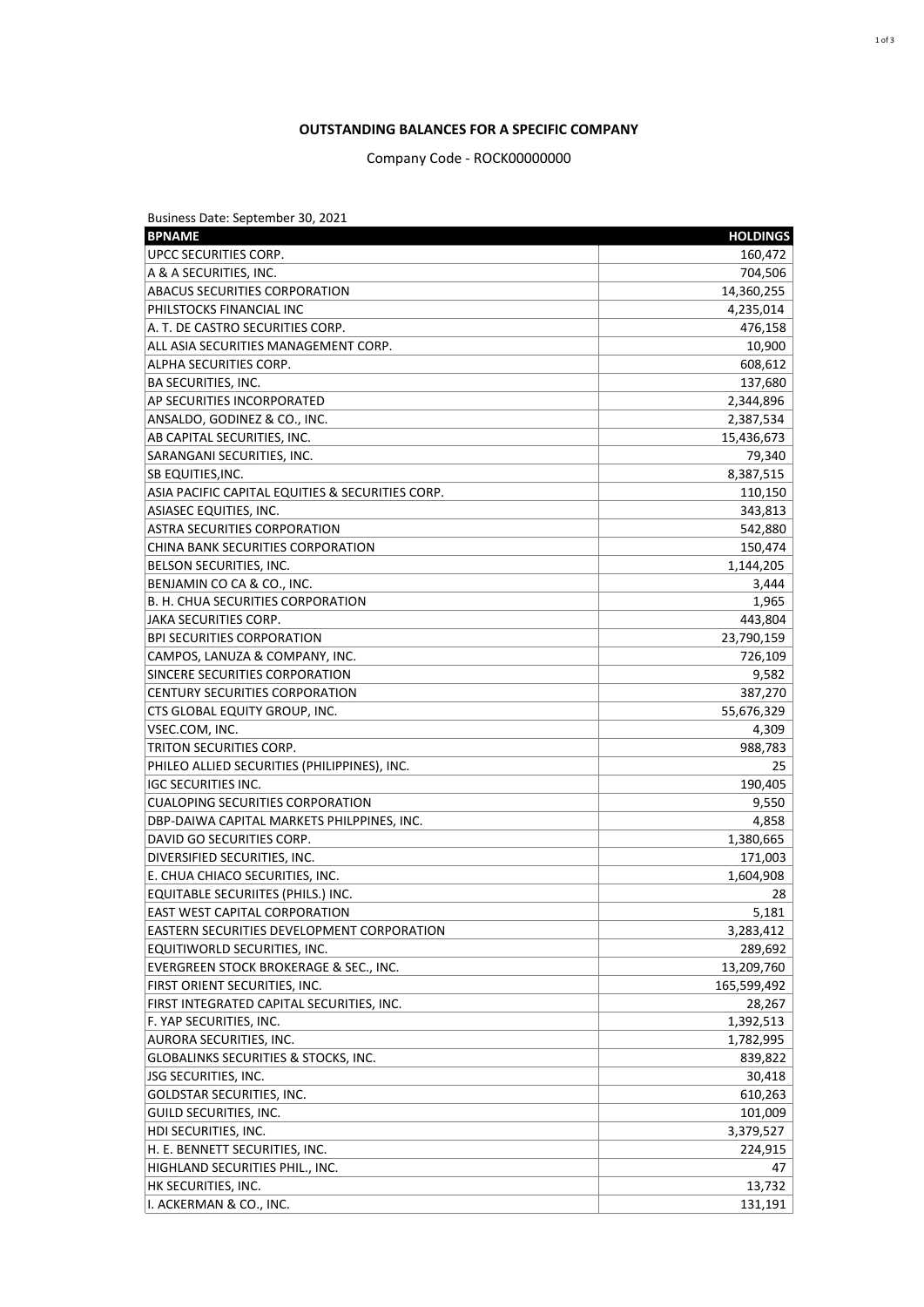| <b>BPNAME</b>                                                        | <b>HOLDINGS</b>    |
|----------------------------------------------------------------------|--------------------|
| I. B. GIMENEZ SECURITIES, INC.                                       | 88,726             |
| <b>INVESTORS SECURITIES, INC,</b>                                    | 524,822            |
| IMPERIAL, DE GUZMAN, ABALOS & CO., INC.                              | 163,646            |
| INTRA-INVEST SECURITIES, INC.                                        | 1,154,259          |
| ASIAN CAPITAL EQUITIES, INC.                                         | 15,032             |
| J.M. BARCELON & CO., INC.                                            | 77,317             |
| VALUE QUEST SECURITIES CORPORATION                                   | 84,700             |
| <b>STRATEGIC EQUITIES CORP.</b>                                      | 1,086,433          |
| LARRGO SECURITIES CO., INC.                                          | 753                |
| LIPPO SECURITIES, INC.                                               | 31                 |
| LOPEZ, LOCSIN, LEDESMA & CO., INC.                                   | 26,964             |
| LUCKY SECURITIES, INC.                                               | 97,573             |
| LUYS SECURITIES COMPANY, INC.                                        | 219,803            |
| <b>MANDARIN SECURITIES CORPORATION</b>                               | 352,809            |
| <b>MARINO OLONDRIZ Y CIA</b>                                         | 935                |
| COL Financial Group, Inc.                                            | 20,782,711         |
| DA MARKET SECURITIES, INC.                                           | 216,812            |
| MERCANTILE SECURITIES CORP.                                          | 129,667            |
| MERIDIAN SECURITIES, INC.                                            | 512,638            |
| MDR SECURITIES, INC.                                                 | 265,163            |
| <b>REGIS PARTNERS, INC.</b>                                          | 9,639              |
| MOUNT PEAK SECURITIES, INC.                                          | 45,314             |
| NEW WORLD SECURITIES CO., INC.                                       | 179,522            |
| OPTIMUM SECURITIES CORPORATION                                       | 1,695,997          |
| RCBC SECURITIES, INC.                                                | 618,298            |
| PAN ASIA SECURITIES CORP.                                            | 607,870            |
| PAPA SECURITIES CORPORATION                                          | 10,916,217         |
| MAYBANK ATR KIM ENG SECURITIES, INC.                                 | 3,752,522          |
| PLATINUM SECURITIES, INC.                                            | 50,338             |
| PNB SECURITIES, INC.                                                 | 2,489,204          |
| PREMIUM SECURITIES, INC.                                             | 544,699            |
| PRYCE SECURITIES, INC.                                               | 13,361             |
| SALISBURY BKT SECURITIES CORPORATION                                 | 18,272             |
| QUALITY INVESTMENTS & SECURITIES CORPORATION                         | 2,026,512          |
| R & L INVESTMENTS, INC.                                              | 3,982              |
| <b>ALAKOR SECURITIES CORPORATION</b>                                 | 14,585             |
| R. COYIUTO SECURITIES, INC.                                          | 514,468            |
| REGINA CAPITAL DEVELOPMENT CORPORATION                               | 480,592            |
| R. NUBLA SECURITIES, INC.                                            | 4,656,385          |
| AAA SOUTHEAST EQUITIES, INCORPORATED                                 | 61,826             |
| R. S. LIM & CO., INC.                                                | 2,740,771          |
| RTG & COMPANY, INC.                                                  | 2,259,522          |
| S.J. ROXAS & CO., INC.                                               | 129,493            |
| SECURITIES SPECIALISTS, INC.                                         | 14,038             |
| FIDELITY SECURITIES, INC.                                            | 241,815            |
| SUMMIT SECURITIES, INC.                                              | 49,356,997         |
| STANDARD SECURITIES CORPORATION                                      | 1,515,374          |
| SUPREME STOCKBROKERS, INC                                            |                    |
| TANSENGCO & CO., INC.                                                | 5,003<br>2,402,562 |
| THE FIRST RESOURCES MANAGEMENT & SECURITIES CORP.                    |                    |
|                                                                      | 144,413            |
| TOWER SECURITIES, INC.                                               | 8,188,966          |
| TRANS-ASIA SECURITIES, INC.<br>APEX PHILIPPINES EQUITIES CORPORATION | 6,801              |
|                                                                      | 20,848             |
| TRENDLINE SECURITIES CORPORATION                                     | 2,350              |
| UCPB SECURITIES, INC.                                                | 431,854            |
| UOB KAY HIAN SECURITIES (PHILS.), INC.                               | 475,000            |
| E.SECURITIES, INC.                                                   | 41,613             |
| VENTURE SECURITIES, INC.                                             | 1,604,834          |
| FIRST METRO SECURITIES BROKERAGE CORP.                               | 12,849,044         |
| WEALTH SECURITIES, INC.                                              | 4,016,130          |
| WESTLINK GLOBAL EQUITIES, INC.                                       | 938,328            |